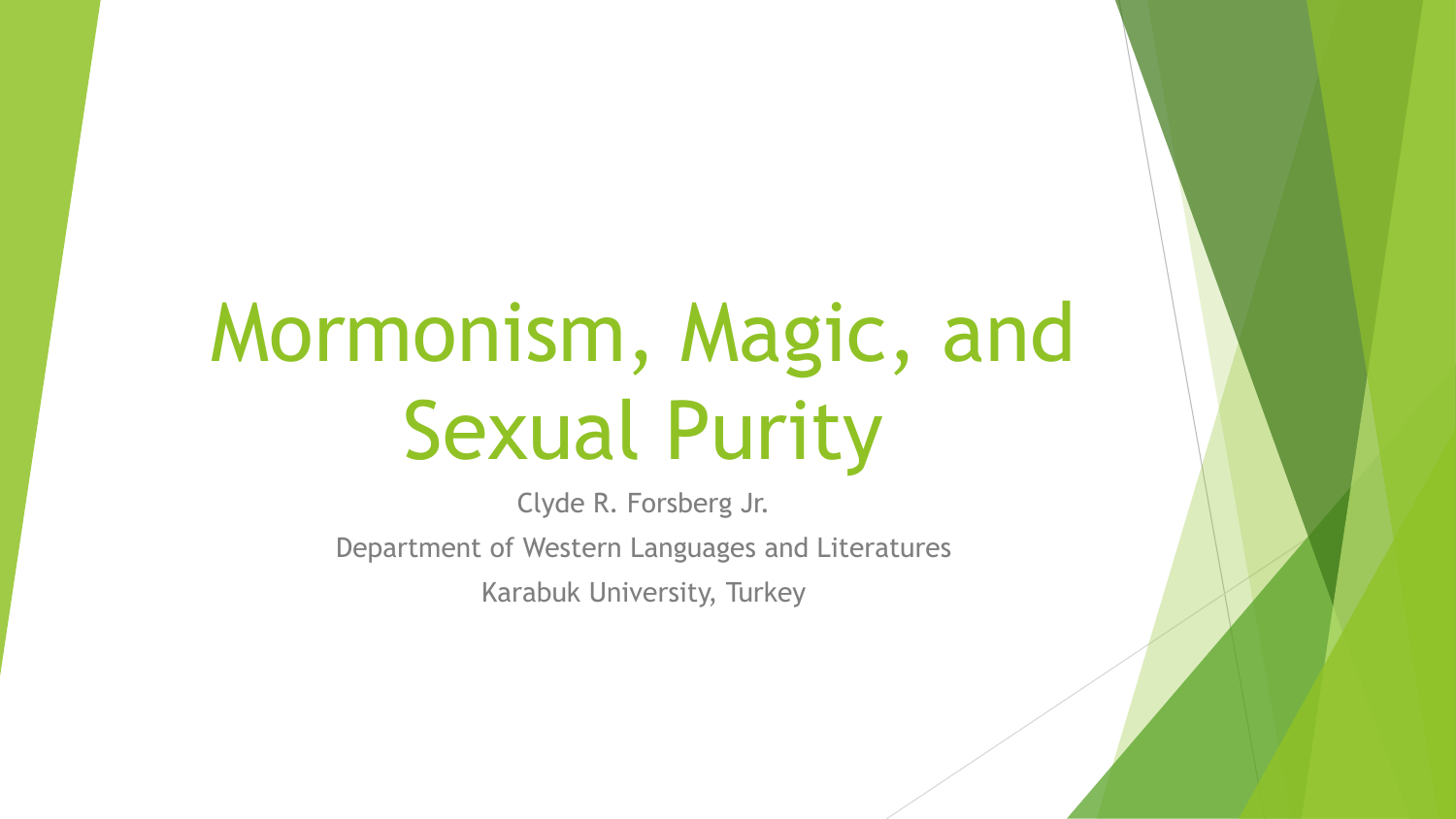Preface: Mormon Masonry?

Introduction: The Wax and Wane of Masonry in American Culture **Part I. The Mormon-Masonic Nexus**

1. Reading a Sealed Book

2. Was Joseph Smith a Mason?

3. Dreaming Masonry: Getting the Story Plumb

4. As the Words of a Book That Is Sealed: The Book of Mormon as Esoteric Male (Hi)Story

5. Fleeing Babel with Mother and Child in Tow

**Part II. The Quest Within the Quest**

6. A Bible! A Bible! We Have Got a Bible

7. The Search for the Long Lost Book in the Book of Mormon

8. What Manner of (Masonic) Men?

**Part III. The "Anti-Evangelical'' Mind of Joseph Smith Jr.** 9. Whether a Man Can Enter a Second Time into His Mother's Womb

10. Heaven and Hell: Divining the Ghost of Emmanuel Swedenborg

11. Father-Son and Holy Ghost--Mother? The Mormon-God **Ouestion** 

**Part IV. The Millennial, Racial, Economic, and Political Confederacy**

12. Thy Kingdom Come: On Earth as It Is in Heaven

13. The Lost Ten Tribes Found: Mormons and Jews

14. The Curse and Redemption of the Lamanites

15. The Economic Kingdom of God: Masonic Utopianism Unveiled Postscript: The "Americanness'' of Mormonism

**Notes** 

Bibliography

Index

# Copyrighted Material CLYDE R. FORSBERG JR.

## **Equal Rites**

THE BOOK OF MORMON. MASONRY, GENDER,

AND AMERICAN CULTURE

Constighted Material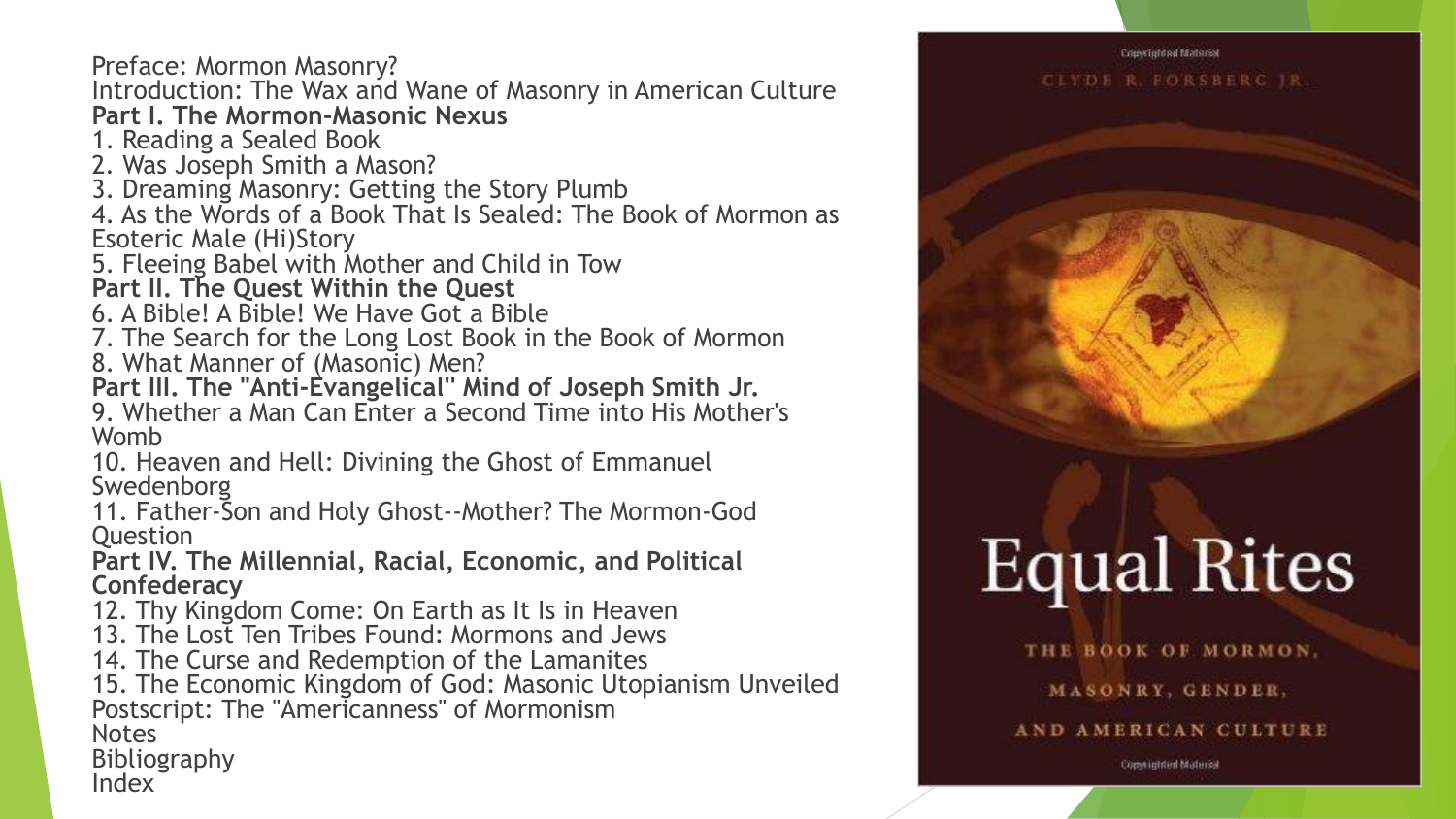Acknowledgements

Foreword: Method, Masonry, Mormonism, and History Post Postmodernism; or Clyde Forsberg Responds to his Critics on the Eve of another Public Scourging

Introduction: "A Horse, a Horse! My Kingdom for a Horse!"

Chapter One: Esotericism and the "Coded Word" in Mormonism: Toward a New Paradigm

Chapter Two: Kirtland through the Masonic Looking Glass

Chapter Three: The Book of Abraham and Social Perils of Sophomore Hebrew

Chapter Four: Early Mormon Racial Theorising in a Historical Perspective

Chapter Five: Resistance, Ritual, Sex, and Sedition

Chapter Six: The Republicanisation of Theocracy and Judaeo-Mormon Synthesis

Chapter Seven: Somewhere Between White Christian, Black Muslim, and Teutonic Knight

Chapter Eight: Mormonism's Rosicrucian Journey

Chapter Nine: Dawn of a Brighter Day?

Epilogue: The Eastern Smiths?

The "Sources"

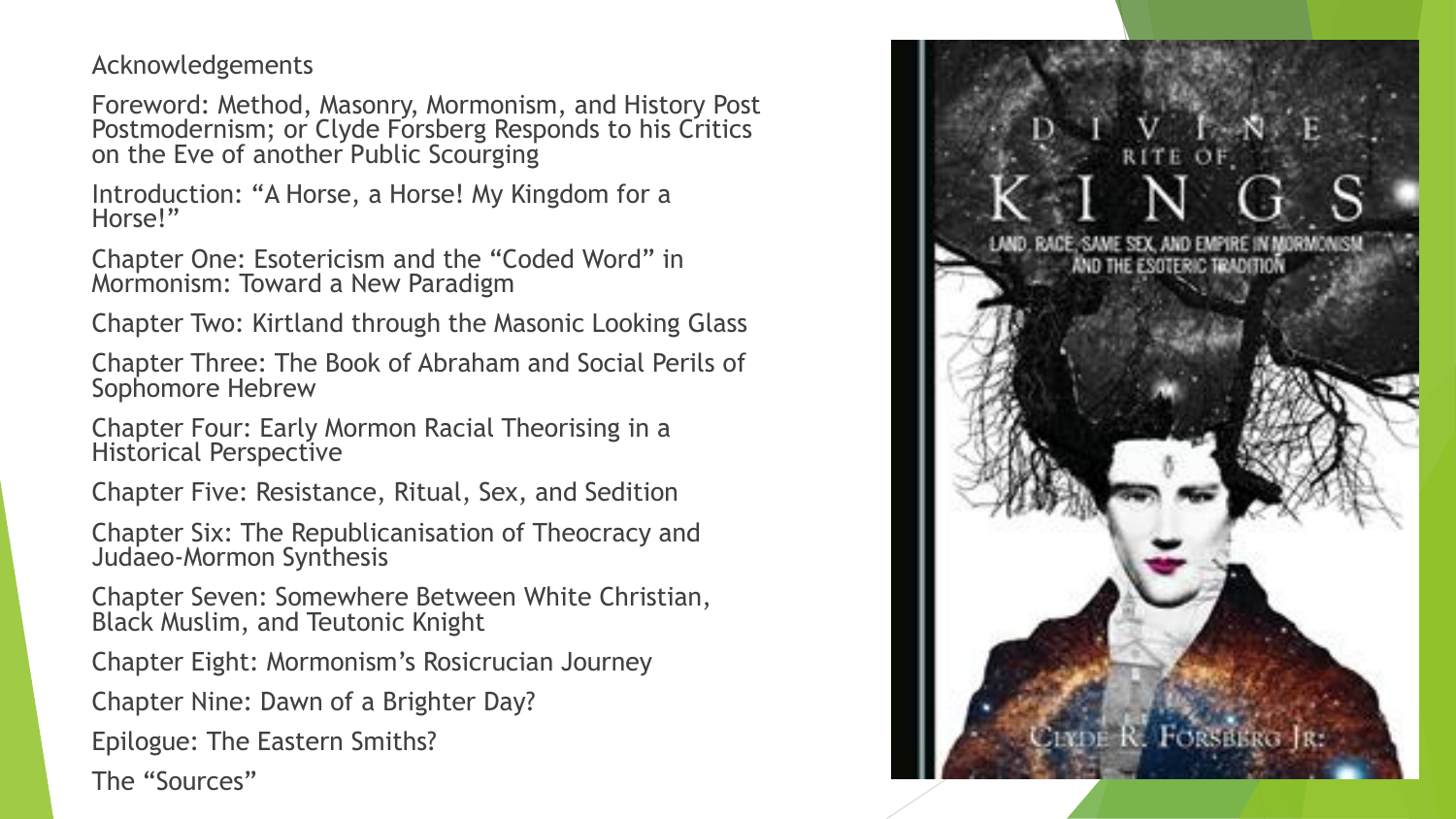#### Equal Rites versus Divine Rite

- *Equal Rites: The Book of Mormon, Masonry, Gender, and American Culture* (Columbia University Press, 2004) was the first to argue that Mormonism can be seen as  $|a|$ radical, Christian Masonic revitalization movement, which included women as active and equal participants in the rituals to true manhood. The Book of Mormon, therefore, was the textual basis for a new Masonry in American culture, one that attempted to carve a middle road between Evangelical Christianity (or cult of true womanhood) and orthodox Masonry (or cult of true manhood), a Masonic Monitor, too, but the classic narrative or fictive type, which, in the wake of the Morgan Affair, might go undetected as such by Joseph Smith's enemies in the anti-Masonic Party and orthodox Christian camp.
- *Divine Rite of Kings: Land, Race, Same Sex, and Empire in Mormonism and the Esoteric Tradition* (Cambridge Scholars Publishing, 2016) tests this thesis, concluding that the original dream of restoring American Masonry to its former glory was more radical still, that is, a tricolor kingdom of red, white, and black the end in sight, albeit an utterly colonial arrangement. However, the failure to build the Kingdom of God in Jackson County, Missouri, gave way to a new, post-Masonic/Christian formulation, having much in common with, if not taken from, Scottish Rite and Egyptian Rite Masonry-including women, but excluding women and men of African ancestry as part of a plan to insulate the Kingdom against attack. "Chosen People" replaced "Promised Land" in the early Mormon "quest for empire" and a new sense of national identity, which coincided with the creation of a fictive Mormon royal dynasty with Abraham as the model civic and religious leader.

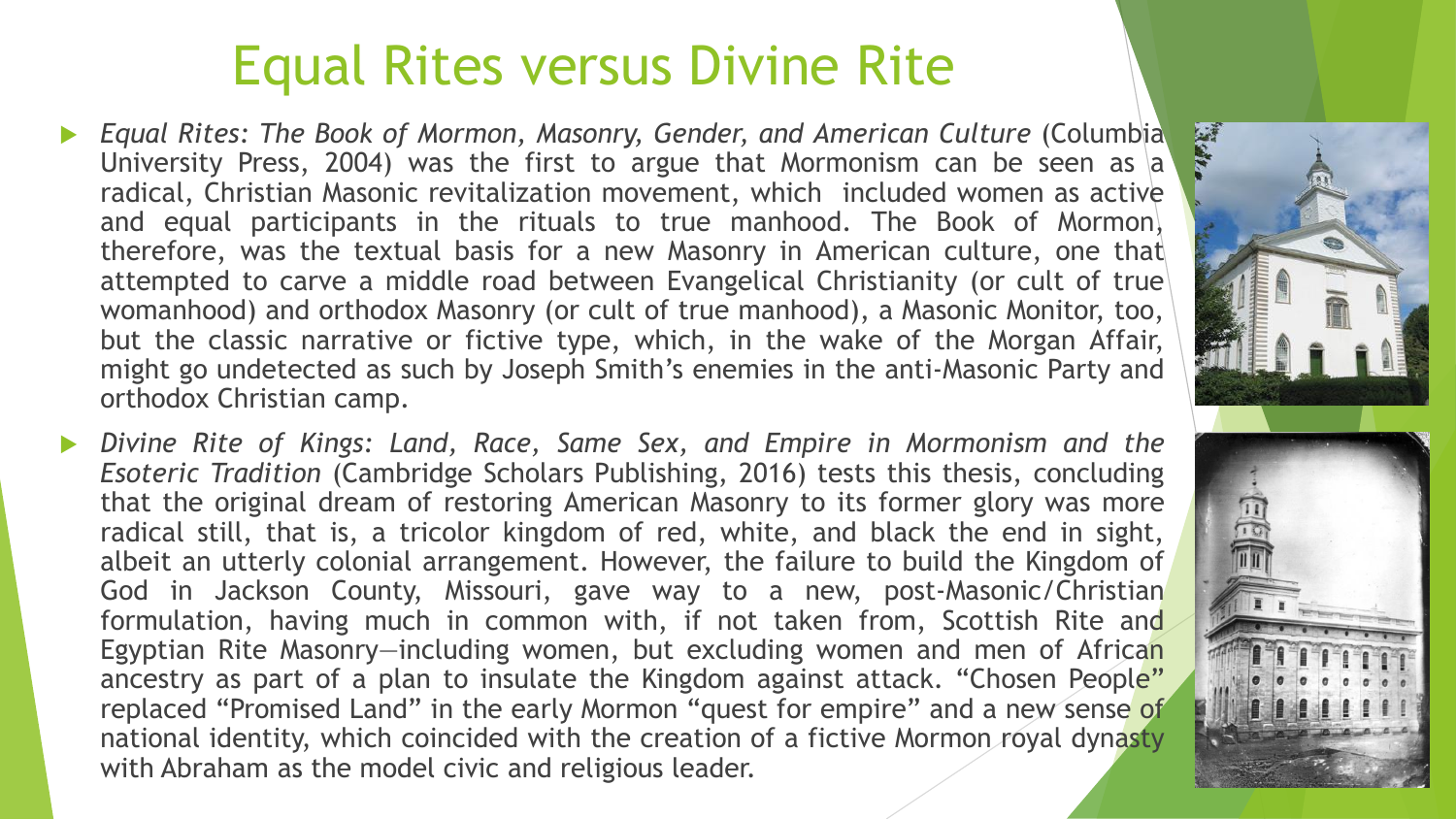#### Book of Mormon versus Book of Abraham --Promised Land versus Chosen People--

- In the Book of Mormon, founder Joseph Smith is said to be a direct descendant of Joseph, the favorite son of Jacob (Israel) who fathers the Twelve Tribes. The mission of the book and latter-day church that Smith founded in 1830 was to the descendants of the Biblical Joseph, that is, to the children of Ephraim and Manasseh who in Mormon parlance are the titular heads of Christian Europe and pagan/Native America. The original mission of the church was also to the descendants of Judah. Importantly, the line separating "red" and "black" may have been intentionally blurred to include the alleged descendants of Cain and Canaan or "children of Africa." Racist but inclusive nonetheless.
- In the Book of Abraham, on the other hand, founder Joseph Smith is said to be a direct descendant of Abraham, his true identity and mission in concert with that of the Old Testament patriarch destined for greatness before he was born. A "translation" in the esoteric or occult/magical sense, using a bona fide Egyptian text (the Book of Breathings and an esoteric favorite in this respect), the Book of Abraham was a textual precursor and blueprint for a radical departure from the original, Book of Mormon, Templar, and classical Republican vision for the Kingdom and country, propounding, instead, an absolutist monarchy and theocracy with Smith as "King" as the best and only hope for America. Racist and exclusive!



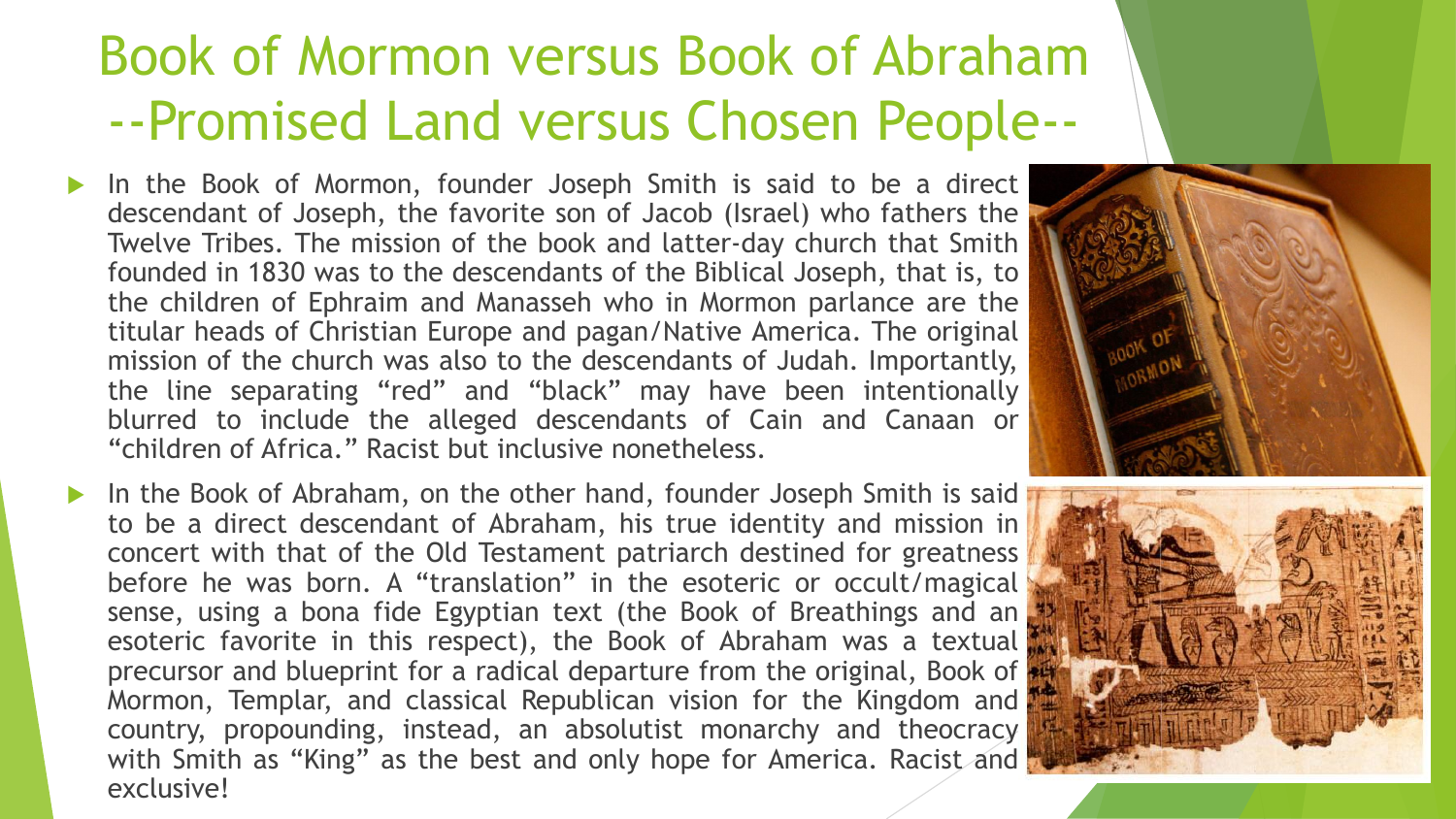#### Sexual Purity versus Racial Purity

- ▶ 1978 marks the beginning of the end of "racism" in Mormonism, or at least the end of the racist practice of denying the priesthood to males of African heritage, and thus entrance to the temple of men and women of color.
- However, another basis for exclusion was waiting to replace that of *race* should it become necessary, that being, a belief in *sexual purity* and, importantly, a heightened, heterosexist type.
- In the religious discourse leading up to and following the so-called end of the Priesthood ban, "gays and lesbians" were being groomed to take the place of Africans as the new seed of Cain and Canaan, who, in Mormon thought, are said to have been cursed with a dark skin for sins they allegedly perpetrated in the pre-existence.
- The shift from racial purity to sexual purity, not unlike the metamorphosis of the Kingdom of God from Promised Land to Chosen People, would defend the Kingdom against attack, but, more importantly, allow it to spread throughout the world as never before.
- The LGBTQ community, inside and outside of Mormonism, must bear the brunt of such scapegoating and discrimination vis-à-vis the church's opposition to same-sex marriage.

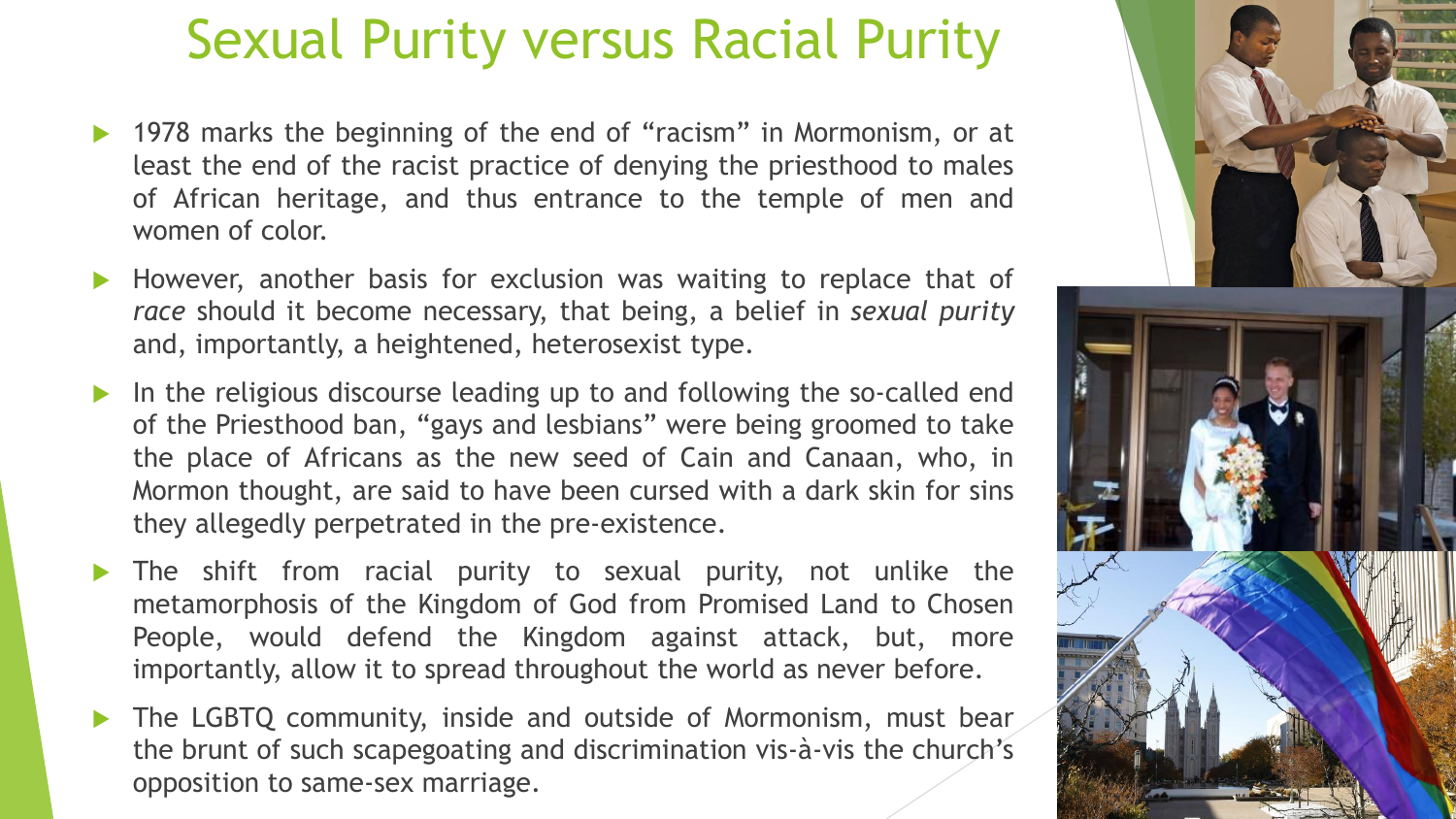### "Mormonism's Rosicrucian Journey" Magic and Sexual Purity

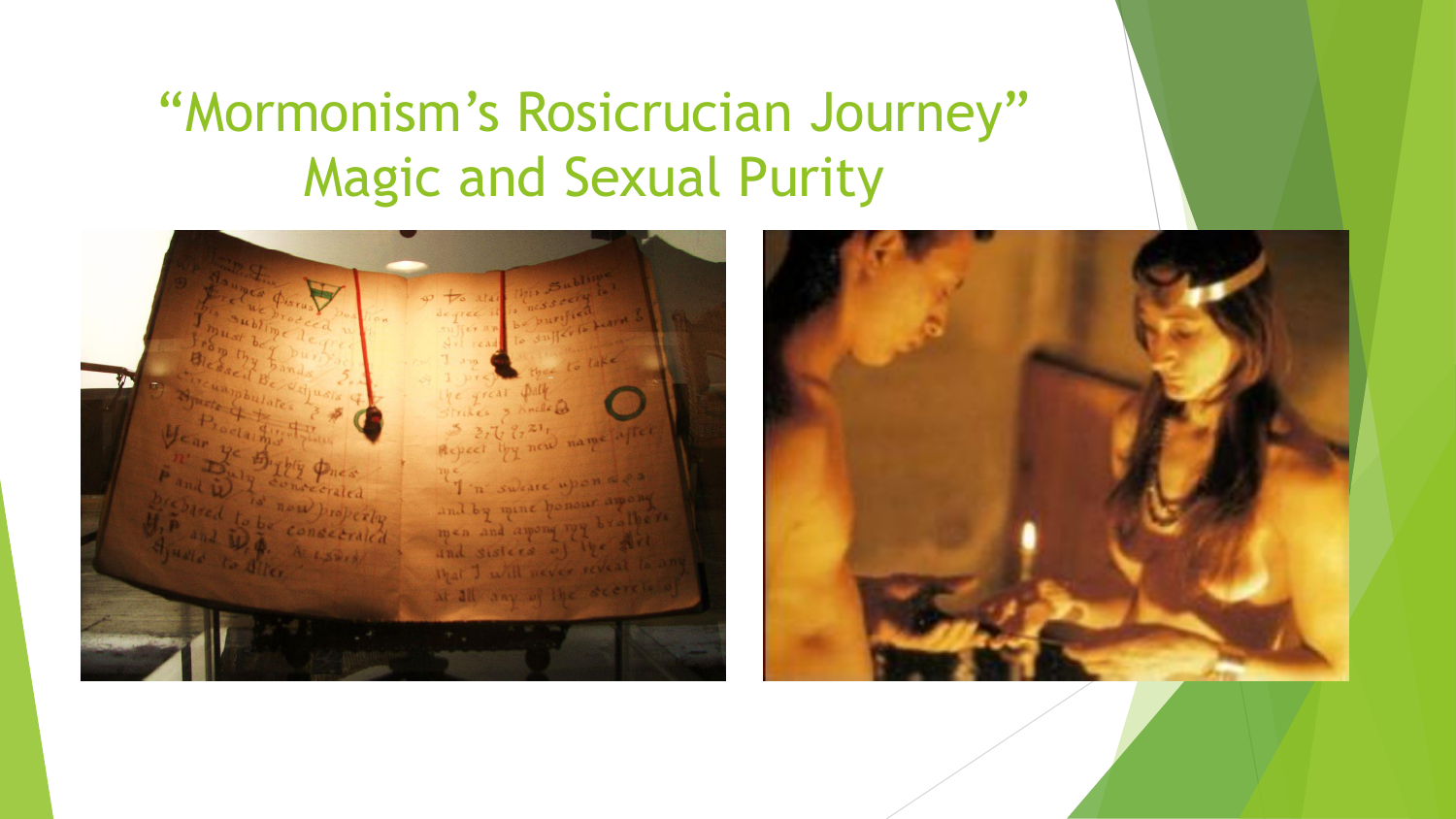Ritual Magic versus Sex Magic Wiccan versus Dianic Covens The Gay Coven The Satanic Rituals